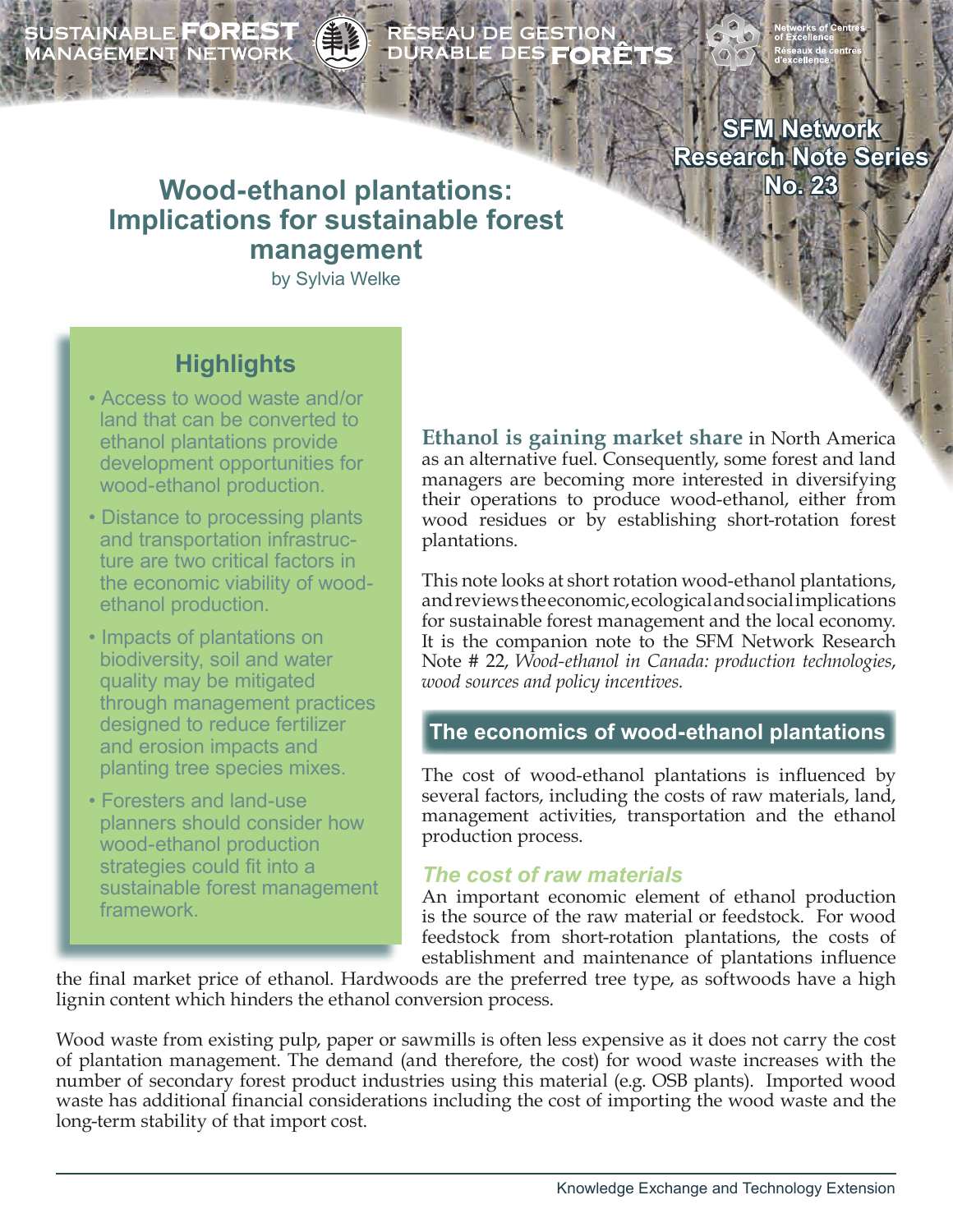Residue fibre from harvest or silviculture operations (e.g. thinnings, branches, low-value trees, beetlekilled timber, etc.) has been identified as a potential fibre source for ethanol. However, inconsistent availability, transportation cost and ecological implications of removing the fibre, tend to make this source a less attractive option.

### *The cost of land*

If the feedstock for wood-ethanol plants is derived from short-rotation plantations grown on nonforested lands (such as marginal farmlands), then the cost of land or land rental is another consideration. A survey of Western Canadian farmers found that they would have to be paid a minimum of \$100/ha (\$40/acre) in rent—a figure that would increase with the productivity of the land—to convert their land to short-rotation tree plantations. Furthermore, on land with low productivity the costs of fertilization and irrigation need to balanced with the return in plantation productivity.

# *The cost of plantation management*

A 2002 economic analysis of plantation production, using an ethanol price of \$0.40/L, showed there was potential for profit from plantation-grown wood. The average yield of a hybrid poplar plantation on a 12-year rotation was estimated at approximately  $500 \text{ m}^3/\text{ha}-\text{a}$  yield that varies with species, site productivity and management. The cost of establishing a plantation was estimated to be nearly \$1600/ ha, again depending on the site and management intensity (i.e. type of site preparation and fertilizer/ irrigation need). Harvesting costs were estimated to be  $$12/m<sup>3</sup>$  for a total plantation management cost of approximately \$6000/ha.

In that study, ethanol yield was estimated at 44KL/ha based on a conversion efficiency of 242 L/ovendry ton of biomass for the same hypothetical hybrid poplar plantation. This could translate to nearly \$10 000/ha profit without the costs of transportation and ethanol production factored in.

#### *The cost of transportation*

Transportation costs are an important factor in the economic viability of wood-ethanol production. Research shows that transport distances over 50 km in length, to a moderately-sized production facility, would be uneconomical. Indeed, truck transportation—the main mode of transport for ethanol feedstock—comprises 30-40% of the total cost of production. This is particularly true for wood waste, which has low bulk density, high moisture content and is highly dispersed. An increase in the price of oil may affect the cost of feedstock transportation but may simultaneously increase the market demand for wood-ethanol production.

# *The cost of ethanol production*

The 2006 cost of producing ethanol from woody materials—either wood waste or woody biomass is around \$0.30/L and \$0.35/L and is expected to drop to \$0.22/L within the decade, increasing the

*The distance to the processing plant and the transportation infrastructure in the area are critical factors in the economics of wood-ethanol production. For high-lignin woody biomass such as softwoods, a market for the lignin co-product also affects the financial viability.*

economic feasibility of wood-ethanol ventures.

The global oil market will continue to play a large role in the economic viability of any ethanol venture. An increase in oil prices and resulting demand for ethanol and alternative fuels will make wood-ethanol production more financially feasible.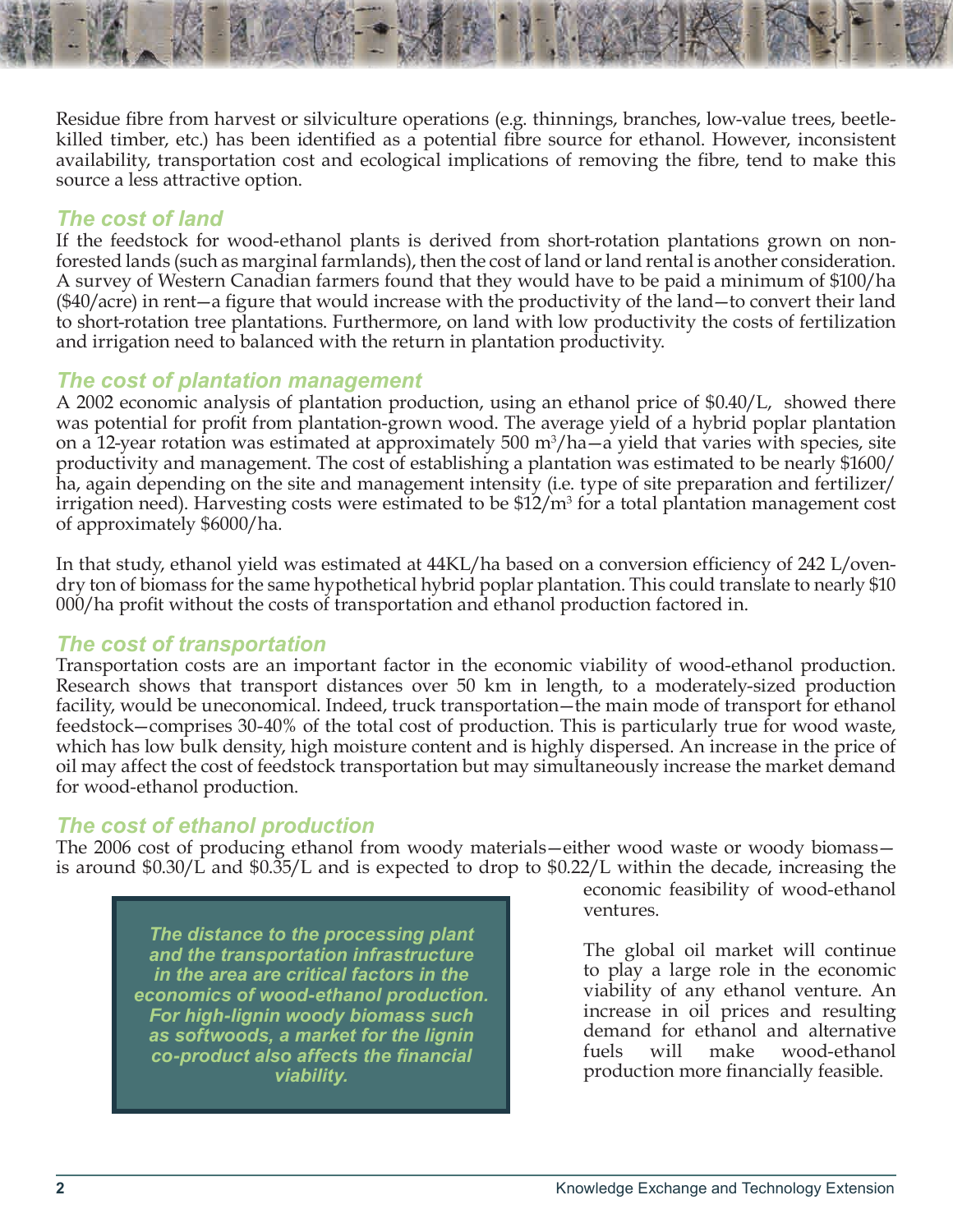# **Carbon market economics**

Depending on the forest type, discount rates, energy conversion efficiency and the fossil fuel being replaced, the use of wood-ethanol as a transportation fuel could save between 1.7 to 9.0 tons of carbon/ ha annually. While the hypothetical carbon benefit of substituting ethanol from biomass plantations for coal and gasoline is significant, the higher cost of wood-ethanol production is currently overriding any economic benefits. Once cost-effective bioconversion technologies are available most scientists agree that wood-ethanol production may become a viable strategy to counter global warming.

In Southern Minnesota, the conversion of cropland to a 5-year rotation hybrid poplar plantation was estimated to consume a total of about 40 GJ/ha of energy and produce approximately 650 kg carbon/ha in emissions through establishment, maintenance and harvest. This value is considerably less than that for fossil fuel production. The calculated annual return of converting cropland to short-rotation woody plantations was estimated to be US\$44–96/ha.

The market value of carbon emission offsets may also contribute to the economic feasibility of establishing short-rotation forest plantations for wood-ethanol production. Depending on the market value for carbon offsets, carbon sequestration by trees and fuel emission reduction are likely to be the most "market valuable" environmental benefits. Short-rotation forest plantations may become more economically feasible than wood waste as a raw material for wood-ethanol production due to the added benefit of financial compensation for the carbon storage in the plantations.

# **Socio-economic aspects**

The ethanol industry, in general, has the potential to generate some socio-economic growth, particularly in rural areas. Many analysts forecast a boost in rural employment and economy with the establishment of biomass plantations and the operation of bio-fuel production systems. The yearround availability of wood feedstocks for ethanol production, compared to seasonal grain crops, may translate into more consistent employment at ethanol production facilities. As part of an economic diversification strategy, wood-ethanol production may generate additional profits for pulp and paper mills and sawmills.

# **Environmental aspects**

Wood plantations grown for ethanol production have several potential ecological effects, in terms of carbon storage and climate change, soil and water quality and biodiversity.

#### *Carbon storage and climate change*

Since ethanol production is seen as a favourable greenhouse gas mitigation strategy under the Kyoto Protocol, many of the environmental benefits attributed to wood-ethanol are in terms of carbon (Figure 1).



**Figure 1:** Carbon cycle for ethanol. (Source: CANMET, Natural Resources Canada)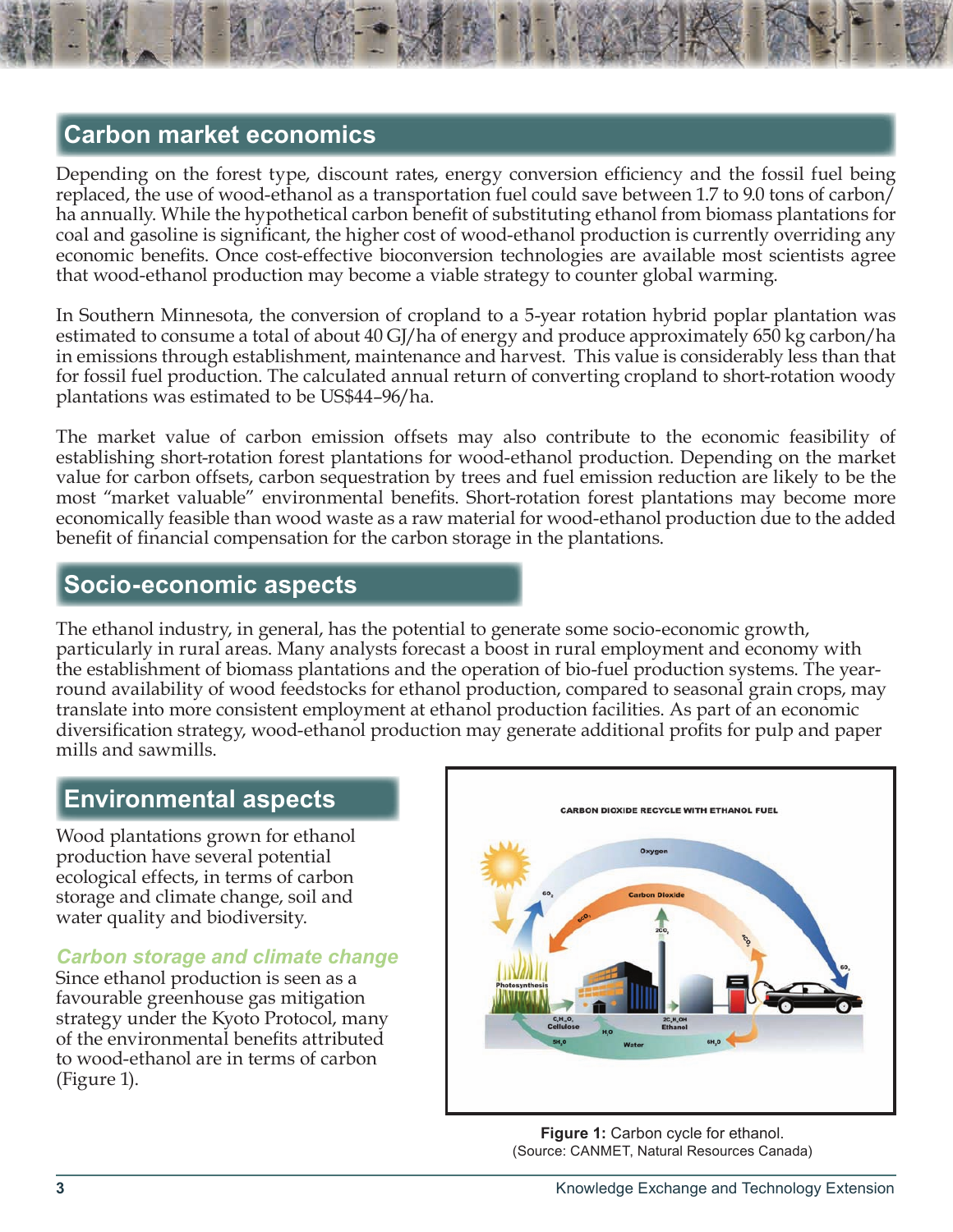In general, trees are more efficient carbon sinks than annual agricultural crops. Researchers have analysed carbon sinks and sources for wood-ethanol production in a complete life cycle analysis that included: storage in soil organic carbon; below- and above- ground carbon in fast-rotation wood-ethanol plantations; emissions from bioconversion plants; and emissions avoided by using ethanol rather than gasoline. It was estimated that a small-scale plant that produces 122 megalitres of ethanol annually would divert approximately 350,000 tonnes of carbon dioxide per year. This would be the equivalent of about 2% of Canada's commitment to the Kyoto Protocol.

In addition, the lignin co-product of ethanol production can also be used to generate power, thus further reducing reliance on fossil fuels. However, some studies from the United States indicate that woodethanol production consumes 57% more energy than it produces. If there is truly a negative energy balance associated with ethanol production, then its potential may be more limited than expected further research is required to confirm this.

#### *Ecological comparison of tree plantations and annual crops for ethanol production*

Wood-ethanol plantations have potentially different ecological effects than grain-ethanol crops, particularly for soil and water quality, biodiversity and site productivity. Much of the information on the ecological advantages and disadvantages for wood-ethanol production comes from studies of grainethanol production. Most of these data originate from the United States; however, conditions are likely to be similar in Canada.

#### **Soil and water quality**

Adverse effects on water quality can be minimized through a reduction in fertilizers and pesticide use in wood-ethanol plantations. In the case of pasture or hayland where few, if any, agrochemicals are used, conversion to plantations will likely have a negligible effect on water quality.

The table below presents average fertilizer requirements for wood-ethanol plantations and switchgrass. For plantations, fertilizer is usually applied during the first one or two years after establishment, depending on specific site characteristics (e.g., soil fertility and texture). Switchgrass is an annual cellulose-ethanol crop. Agricultural crops like corn require considerably more fertilizer than either of these two bio-energy crops.

|                                | <b>Nitrogen</b> | <b>Phosphorous</b> | <b>Potassium</b> |
|--------------------------------|-----------------|--------------------|------------------|
| <b>Wood-ethanol plantation</b> | 60 kg/ha/year   | 15 kg/ha/year      | 15 kg/ha/year    |
| <b>Switchgrass</b>             | 50 kg/ha/year   | 60 kg/ha/year      | 60 kg/ha/year    |

**Table 1.** Average annual fertilizer requirements for wood-ethanol plantations and switchgrass crops.

Adverse effects on water and soil quality, similar to those associated with clearcut harvest systems, may result during harvest of short-rotation plantations. Best management practices for operations associated with the construction of roads and other infrastructure linked with harvest activities (landings, bridges, etc) should minimize soil erosion and compaction , as well as mitigate impacts on aquatic systems (i.e., increased sedimentation).

Researchers have predicted an improvement in water quality and less topsoil erosion in tree plantations, in comparison to row-cropped farmland, leading to reduced expenditures on culvert and ditch maintenance.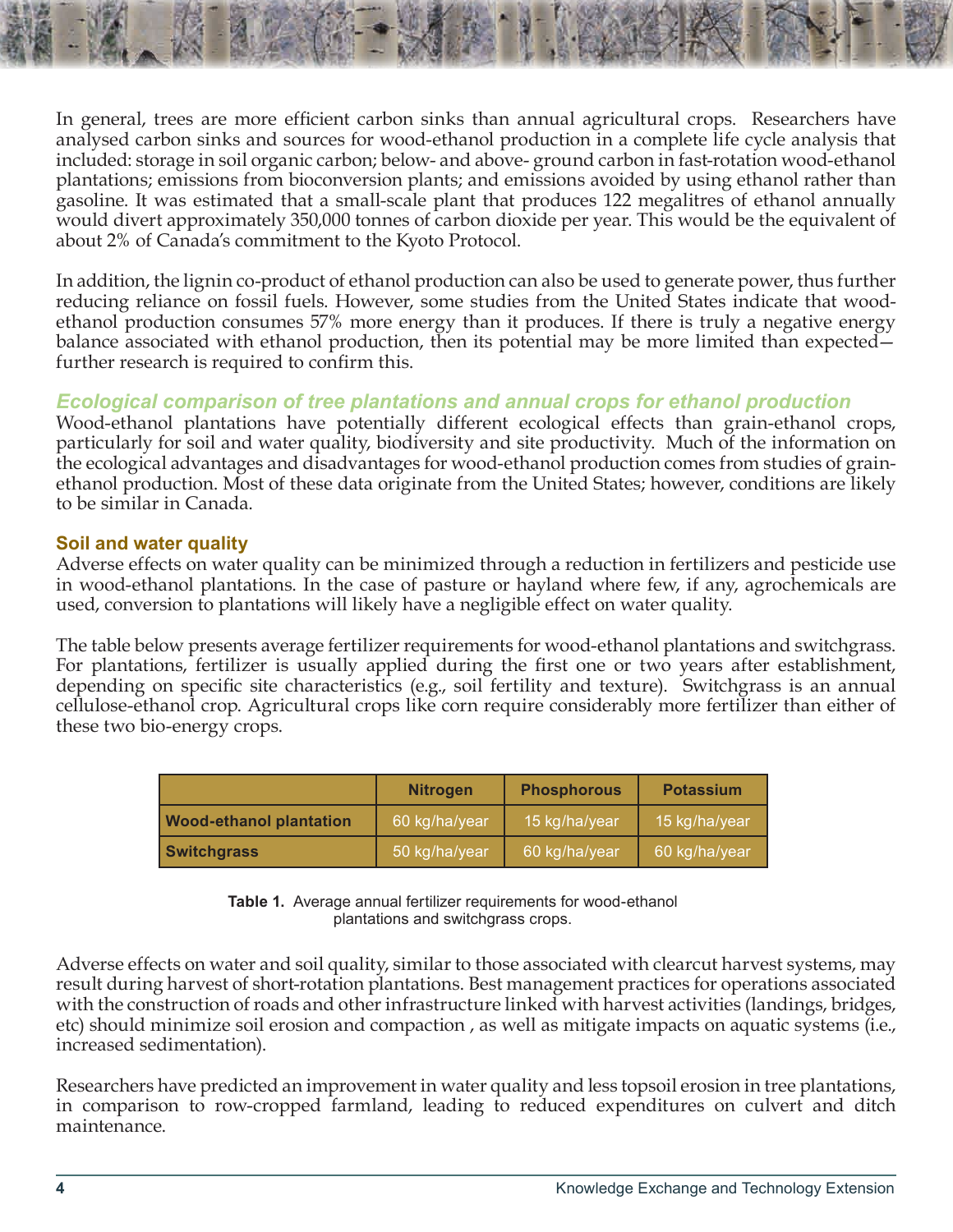#### **Site productivity**

Long-term site productivity under woody bio-energy crops is likely to improve compared to annual grain-ethanol crops since biomass and nutrients are not removed on an annual basis.

#### **Biodiversity**

Short-rotation plantations may lead to a decrease in the biodiversity of the shrub layer and an increase in bacterial and fungal parasites and pathogens—a potential issue in any monoculture crop.

Other researchers suggest the possibility of changing the genetic make-up of wild tree species through cross-breeding with the plantation species. The use of non-reproductive clones could address this issue.

There is significant potential for woodethanol production if the conversion process of woody materials to ethanol becomes cost-effective. The market demand for wood-ethanol is substantial and relatively underdeveloped. Most analyses indicate that the carbon balance sheet for wood-ethanol is favourable compared to the production and consumption of fossil fuels as well as compared to the production of agricultural-based ethanol.

If there is company interest in market diversification, then wood-ethanol production could provide another revenue source. This may increase employment opportunities in rural areas, both in plantation establishment and at the ethanol production facility.

Wood ethanol has many environmental benefits over fossil fuels and other types of ethanol. It can provide an alternative market for wood products and therefore may be of interest to forest companies. Forest managers and landuse planners will want to consider the effect of wood ethanol production and its implications for sustainable forest management on their land base.

# **Summary Management Implications**

There are several factors to consider when establishing plantations for ethanol production, including:

- Access to wood waste and/or marginal farmland
- Economic and ecological trade-offs between alternative land and fibre uses
- Proximity to a wood-ethanol production plant or economic feasibility of plant construction (perhaps developed in partnership with other industry)
- Market supply and demand for ethanol, and the cost of alternative fuels
- Government incentive programs
- Technical and economic refinement of the ethanol bioconversion process
- Off-site environmental impacts of management practices in short-rotation plantations, particularly soil and water quality. Ground cover is recommended in situations where groundwater contamina tion or soil erosion is a concern.
- Tree species mixes, if practical, to address ecological concerns over biodi versity and pest and disease incidence. Heterogeneous plantations (for example, with willows, alders and poplars) would increase biodiversity and may maintain some wildlife habitat.